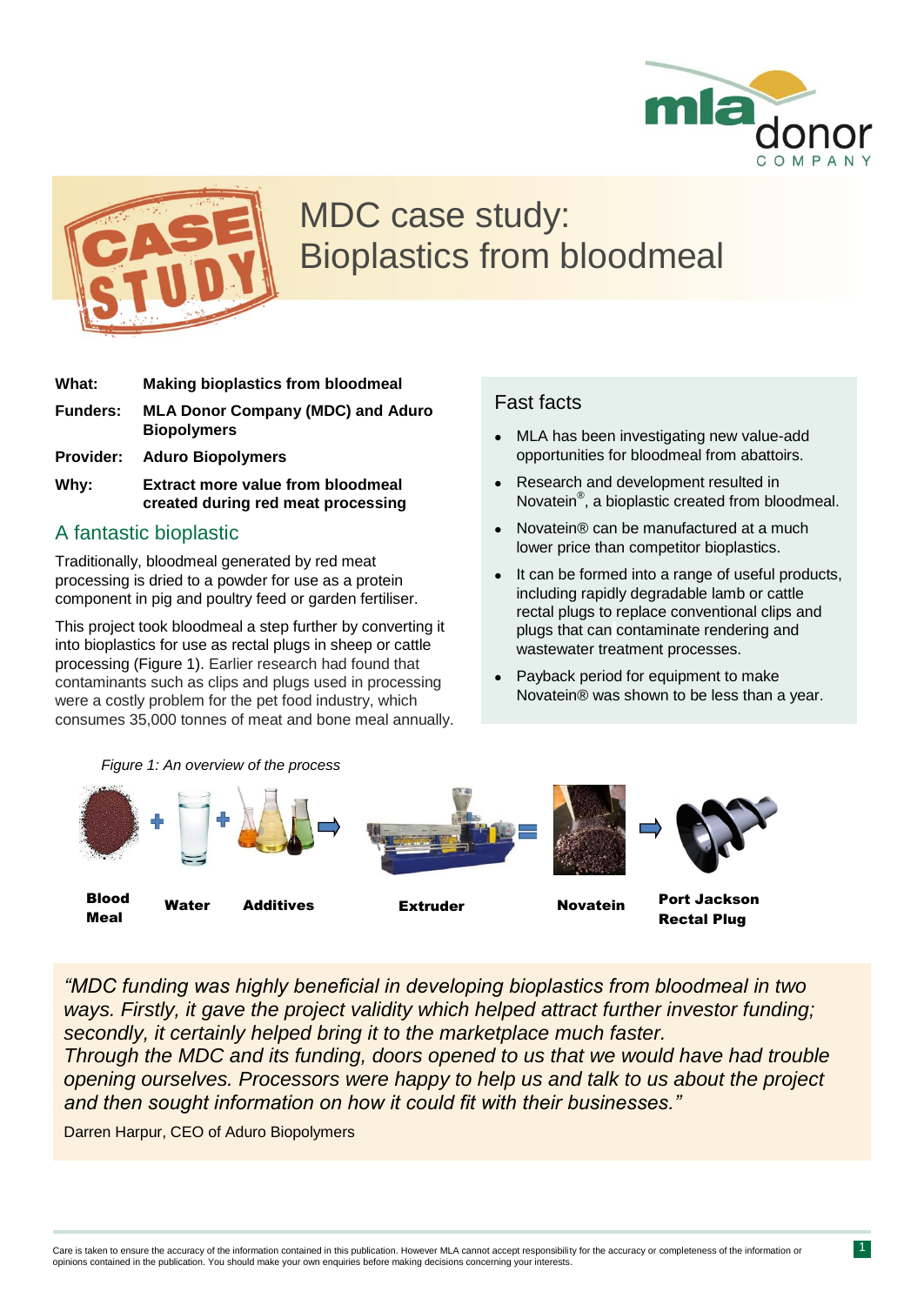

# Bioplastics from bloodmeal



Australian company Bestaxx Innovations had already developed the BumDum™, a plug made of polypropylene that seals the rectum of small stock from the point of application through to evisceration. Other plugs on the market are made from sponge, cardboard and polymers.

Aduro worked with Bestaxx Innovations to design the Port Jackson Rectal Plug using Novatein®. More than 10,000 Port Jackson plugs were trialled on empty and full-bellied lambs and sheep during processing. The trial found that compared with the traditional plug, the Port Jackson Rectal Plug, offered:

- Biodegradation overcoming problems associated with plastic contamination in rendering, wastewater treatment process and product supply to the pet food industry.
- Much higher retention rates of the Port Jackson plug compared to traditional rectal plug. Less than 2% failed to make it through to the bung drop station, compared to the anecdotal evidence of 5-15% loss with traditional plugs.
- A reduction in the risk of faecal contamination.
- A small trial was also carried out in bobby calves with mixed results, which suggested modification of the plug would be needed if calves were a large potential market.

# What's the cost?

Traditional polymers cost about \$1,000/tonne to produce, biopolymers about \$4,000/t and Novatein® about \$2,000/t.

Global biopolymer demand is estimated to be greater than 258 million tonnes. Research suggested about 1,000t/year of Novatein® would be required to meet initial demand for the Port Jackson plugs alone, supplying an industry that processes 22 million lambs and 10 million sheep annually, and additional demand for the other identified products, such as biodegradable plant pots.

Total capital investment in machinery to create 1,000t/year of Novatein® was estimated at just over \$1 million. With plugs valued at \$2-3/head the payback period was less than a year.

#### What's next?

Aduro is manufacturing the Port Jackson plug in New Zealand and plans to produce 12 million in 2016-17. Once the system is established in New Zealand, there are plans to duplicate the Novatein manufacturing operation in Australia.

Aduro has been working with processors interested in partnering with the company for Novatein production and parts manufacturing.